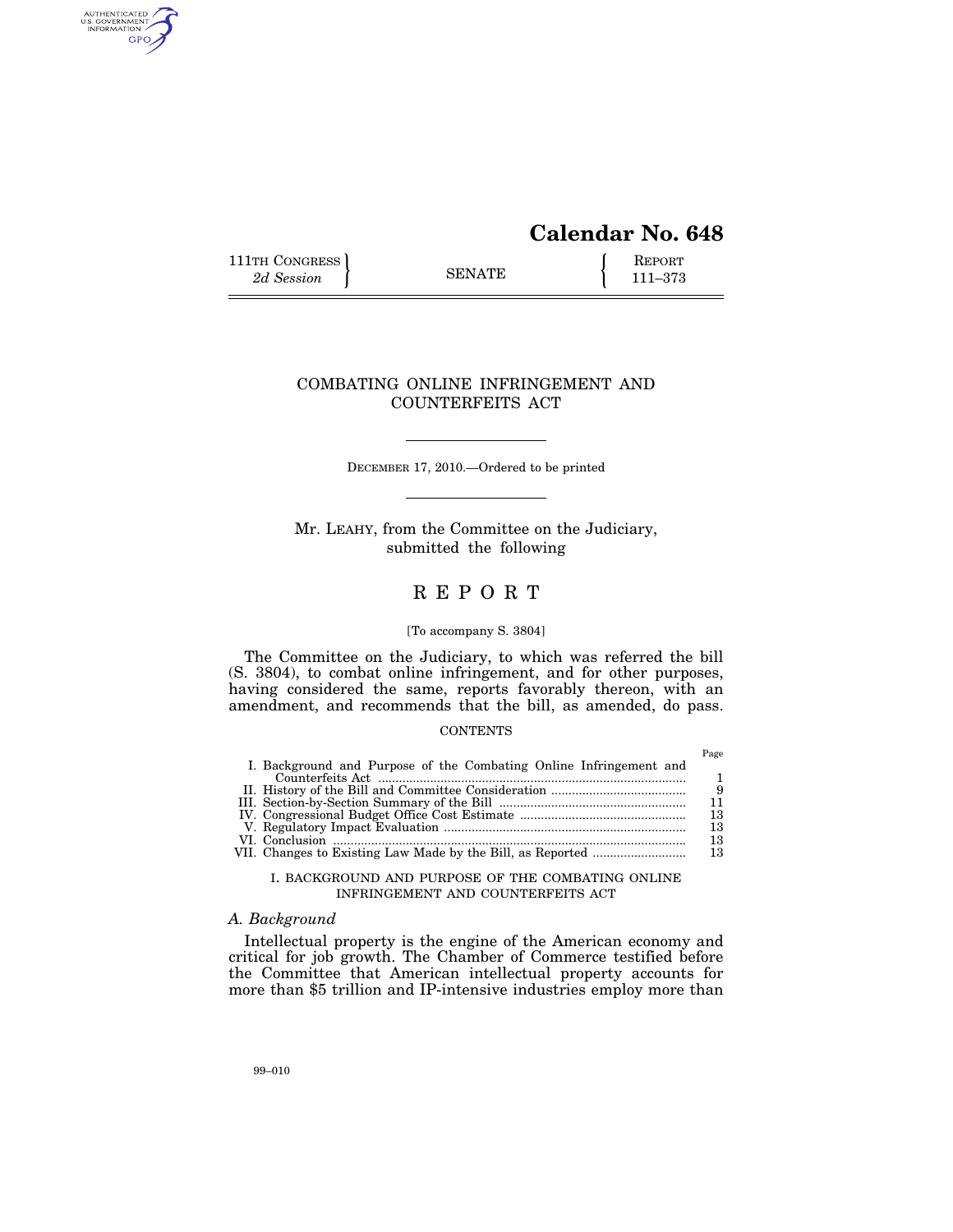18 million workers.1 Protecting American intellectual property from theft is therefore critical to our Nation's prosperity and welfare.2

The theft of American intellectual property threatens that prosperity.3 While estimates of the harm caused to the American economy by counterfeit products and the theft of copyrighted material differ and are difficult to confirm, copyright piracy and the sale of counterfeit goods is reported to cost American creators and producers billions of dollars per year.4 Intellectual property theft also reportedly results in hundreds of thousands of lost jobs annually, and severely reduces the income of those who are employed.5 Simply put, this form of infringement impacts companies of all types and sizes and the people who work there.6

The growth and success of the Internet as a medium for commerce has given businesses the opportunity to connect with consumers throughout the world in ways they never could before. Unfortunately, along with the success of legitimate commerce, the dis-

funding for public services to compound the harm caused to our economy."  $Id$ . at 2.<br>  $^4$  See Press Release, FBI, The Federal Bureau of Investigation and the U.S. Customs Service<br>
today announced the National Intellectual http://www.fbi.gov/news/pressrel/press-releases/the-federal-bureau-of-investigation-and-the-u.s.- customs-service-today-announced-the-national-intellectual-property-rights-coordination-centers-

first-conference-for-members-of-congress-and-industry-in-washington ("Losses to counterfeiting<br>are estimated at \$200–250 billion a year in U.S. business losses"); Press Release, U.S. Customs<br>and Border Protection section o nounces International Counterfeit Case Involving Caterpillar Heavy Equipment (May 29, 2002)<br>available at http://www.cbp.gov/xp/cgov/newsroom/news\_releases/archives/legacy/2002/52002/<br>05292002.xml ("Customs estimates that b

CopyrightPiracy.pdf?OpenElement (''[E]ach year, copyright piracy from motion pictures, sound recordings, business and entertainment software and video games costs the U.S. economy \$58 billion in total output, cost American workers 375,375 jobs and \$16.3 billion in earnings, and billion in earnings, and costs federal, state, and local governments \$2.6 billion in tax revenue''); MEMA Brand Protec-tion Council, ''Stop Counterfeiting Automotive and Truck Parts,'' *available at* www.mema.org/

cmspages/getAttch.php?id=50. For a view that online infringement is a significant problem, but<br>estimates of harm are difficult to quantify, see United States Government Accountability Office<br>Report to Congressional Commit tertainment professionals depend on compensation at two points: first when professionals do the work, and later when others use and reuse the intellectual property that the professionals created.... For AFTRA recording artists in 2008, 90 percent of income derived from sound recordings was directly linked to royalti

<sup>1</sup>*Oversight of the Office of the Intellectual Property Enforcement Coordinator Before the U.S. Senate Committee on the Judiciary*, S. Hrg. 111th Cong. 2 (2010) (written statement of David Hirschmann, President and CEO, Global Intellectual Property Center, U.S. Chamber of Com-

merce) at 4; Oversight of the Office of the Intellectual Property Enforcement Coordinator Before<br>the U.S. Senate Committee on the Judiciary, S. Hrg. 11th Cong. 2 (2010) (written statement<br>of Paul E. Almeida, President, De ment Coordinator, Office of Management and Budget) at 2.<br><sup>3</sup> "The revenue lost to American businesses from intellectual property theft carries with it lost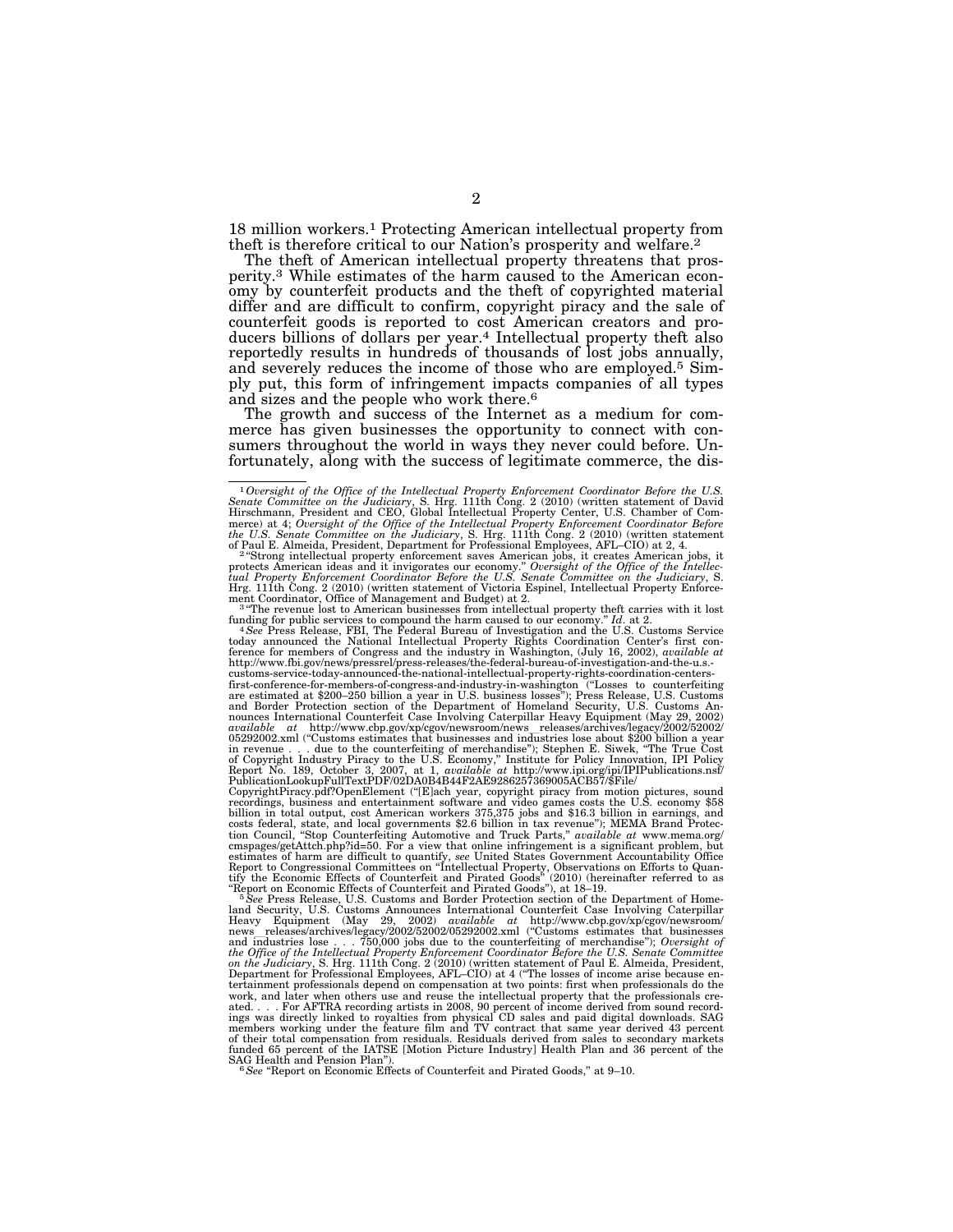tribution and sale of counterfeit products and pirated content online has also increased dramatically. According to the Director of Immigration and Customs Enforcement, "nearly 100 million people shopped [online] on Cyber Monday last year," yet "[c]ounterfeiters are prowling the back alleys of the Internet, masquerading, duping, and stealing: masquerading as legitimate retailers, duping shoppers, stealing from real businesses and their workers."7

Copyright infringement in particular, in the form of peer-to-peer networks, streaming sites, and one-click hosting services, has grown rampant on the Internet. Since digital products are not tangible, they can be reproduced at very low cost, and have the potential for immediate delivery through the Internet across virtually unlimited geographic markets. The GAO reports that ''sectors facing threats from digital piracy include the music, motion picture, television, publishing, and software industries,"<sup>8</sup> but piracy impacts virtually any online industry with copyright protected work.

Similarly, sale of counterfeit goods via Internet sites that appear professional and quickly deliver items in sophisticated packaging is thriving on the Internet. In many cases, these Internet sites conceal the inauthentic nature and low quality of the product being purchased. The footwear, clothing, consumer electronics and pharmaceutical industries, among others, are frequent victims of counterfeiting.9 Preventing counterfeit sales is therefore not only important to our economy and job creation, but it protects unsuspecting consumers from inferior and often dangerous products.

The online theft of American intellectual property is a growing criminal enterprise both because of the ease by which it can be done online and the ability of the sellers and distributors to remain anonymous, operate from overseas, and avoid traditional methods for protection.10 Operators of rogue Internet sites, which do nothing but traffic in infringing goods, can operate with impunity from abroad. $^{11}$ 

The rogue Internet sites that operate as virtual stores for the infringing products are well designed and give the clear appearance of legitimacy.12 They are easily accessible by entering domain names that sound legitimate or through search results; they often accept payment through well respected credit card companies; and they often run advertisements from trusted companies. All of this presents an air of legitimacy to the virtual store, even though the products being sold are illegal, and in the case of counterfeits are often inferior or even dangerous. And, in many cases, American consumers may unwittingly be giving their credit card information

<sup>7</sup> John Morton, Director of Immigration and Customs Enforcement, U.S. Department of Homeland Security Prepared Remarks: Operation in Our Sites v. 2.0—Cyber Monday (November 29, 2010) *available at* http://www.ice.gov/doclib/news/library/speeches/112910morton.pdf.<br><sup>9</sup>*See* "Report on Economic Effects of Count

requires signatories to have in place criminal copyright laws that apply to copyright infringe-<br>ment on the Internet. See Convention on Cybercrime, November 23, 2001, TIAS 13174, a*vailable*<br>at http://www.state.gov/documen

mechanism in the fight against online infringement occurring overseas.<br><sup>12</sup>For an example of the unfortunate ease with which operators of rogue Internet sites can<br>clone legitimate Internet sites to trick consumers, *see* h 11372689. The National Electrical Manufacturers Association has exposed similar examples.<br>*See, e.g., http://blog.nema.org/blogs/currents/archive/2008/04/06/a-letter-from-the-counterfeit-<br>wars.aspx (counterfeit hair irons)*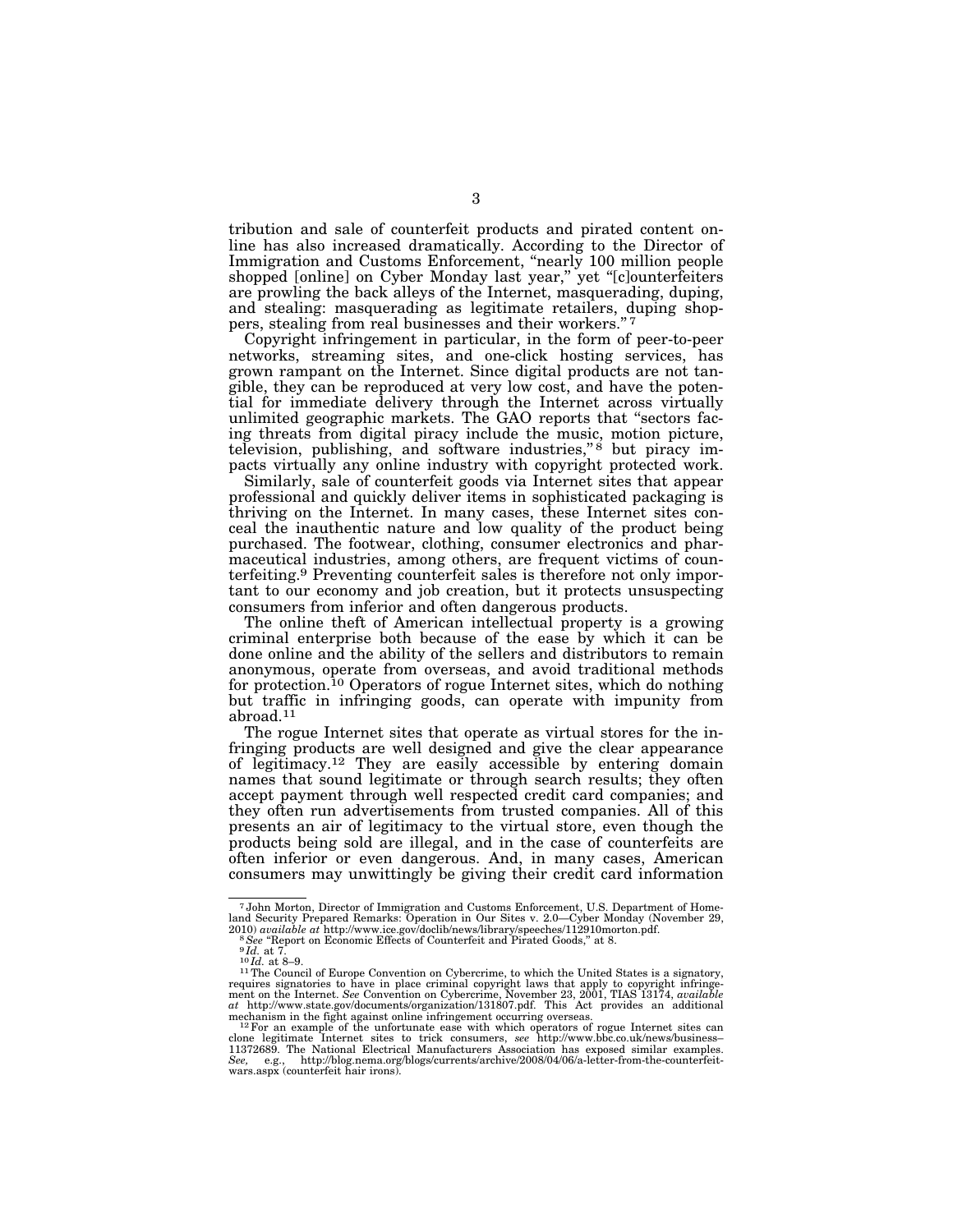to overseas organized crime syndicates when visiting rogue Internet sites.13

If these rogue Internet sites operated in the physical world, rather than online, the perpetrator would be the subject of civil lawsuits and criminal penalties.<sup>14</sup> But because this theft is veiled by the complexities of the online world and many of the perpetrators are located overseas, the task of enforcing U.S. intellectual property laws on the Internet is a difficult one. Too often our Government, as well as the businesses and consumers who are harmed by online infringement, are forced to sit idly by while this theft continues undeterred.15

The Committee notes that protecting intellectual property in the form of copyrighted material is not only important to our economy and jobs, but is also important for advancing the goals of the First Amendment. The United States Supreme Court has long held that copyright protection advances the goals of the First Amendment by ''supply[ing] the economic incentive to create and disseminate ideas."<sup>16</sup> The "clause [of the Constitution] empowering Congress to grant patents and copyrights is [based] in the conviction that encouragement of individual effort by personal gain is the best way to advance public welfare through the talents of authors and inventors in 'Science and useful Arts.'"<sup>17</sup>

<sup>13</sup> Eric Holder, Attorney General of the United States, remarks at the Rio De Janeiro Pros-ecutor General's Office (February 14, 2010) (''Unfortunately, the success of this worldwide, digital marketplace has also attracted criminals who seek to exploit and misappropriate the intellectual property of others. The same technologies that have created unprecedented opportunities for growth in legitimate economies have also created global criminal organizations that are easer to steal the creativity and profits from our domestic industries and workers.... These eager to steal the creativity and profits from our domestic industries and workers. groups, who do not respect international boundaries or borders, have developed sophisticated, efficient and diverse methods for committing almost every type of intellectual property offense imaginable, including: widespread online piracy of music, movies, video games, business software and other copyrighted works; well-funded corporate espionage; sales of counterfeit luxury goods, clothing and electronics, both on street corners and through Internet auction sites; and increased international trade in counterfeit pharmaceuticals and other goods that pose a substantial risk to the health and safety of our consumers''). *See also Protecting Intellectual Prop-erty Rights In A Global Economy: Current Trends and Future Challenges Before the Subcomm.*  on Gov't Management, Organization, and Procurement of the H. Comm. on Oversight and Gov't<br>Reform, 111th Cong. 1 (2010) (written statement of Jason M. Weinstein, Deputy Assistant Attor-<br>ney General, Criminal Division, U.S. crime is perceived as a low-risk criminal enterprise with the potential for high profit margins, it is not surprising that the sale of counterfeit and pirated goods is also becoming an attractive revenue source for traditional organized crime groups''); General James L. Jones, National Security Advisor to the President of the United States, Remarks at the Sochi Security Council Gathering, Sochi Russia (October 5, 2010) *available at* http://www.whitehouse.gov/the-press-office/ 2010/10/05/remarks-gen-james-l-jones-national-security-advisor-sochi-security-counc (Criminal syndicates "generate[ ] trillions of dollars annually from illicit activities such as money laun-<br>dering, trafficking, counterfeiting, environmental crime, and financial fraud. . . . many of these<br>criminal syndicates opera mittently but maintain their independence; and they employ sophisticated technology and finan-<br>cial savvy").

cial savvy''). 14*See*, e.g., 17 U.S.C. § 506; 18 U.S.C. § 2319; 18 U.S.C. § 2320. 15 In her recent hearing before the Senate Committee on the Judiciary, Victoria Espinel, U.S. Intellectual Property Enforcement Coordinator, stated that ''legislative action may be required in order to fulfill our goals'' of effective intellectual property protection. *Oversight of the Office of the Intellectual Property Enforcement Coordinator Before the U.S. Senate Committee on the Judiciary*, 111th Cong. 2 (2010) (written statement of Victoria Espinel, Intellectual Property En-

forcement Coordinator, Office of Management and Budget).<br><sup>16</sup>*See Harper & Row Publishers, Inc.* v. *Nation Enterprises*, 471 U.S. 539, 558 (1985); *Sony*<br>Corp. of Amer. v. Universal City Studios, Inc., 464 U.S. 417 ("[T]h of authors and inventors by the provision of a special reward, and to allow the public access<br>to the products of their genius after the limited period of exclusive control has expired"); *Herbert*<br>v. *Shanley Co.*, 242 U.S it pays out of the public's pocket. Whether it pays or not, the purpose of employing it is profit,

and that is enough''). 17*See Mazer* v. *Stein*, 347 U.S. 201, 219 (1954) (citation omitted).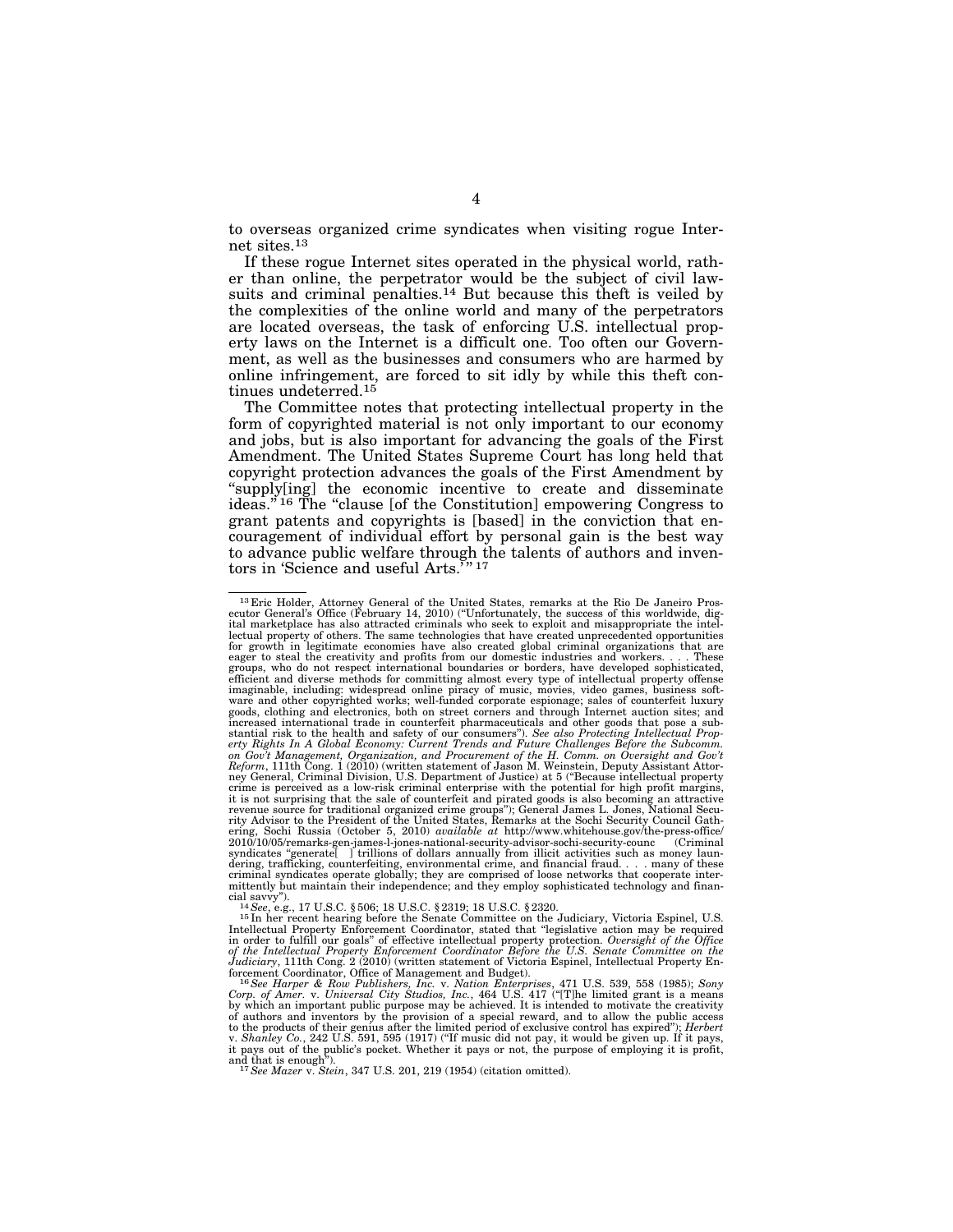As Justice O'Connor wrote, copyright law is the very ''engine of free expression."<sup>18</sup> It exists not to prevent free speech, but to promote it. Justice O'Connor went on to recall that ''freedom of thought and expression includes both the right to speak freely and the right to refrain from speaking at all.<sup>'" 19</sup> As rogue Internet sites evade U.S. intellectual property laws, they not only cause economic harm, but they trample on these First Amendment values.<sup>20</sup>

In sum, the theft of intellectual property by rogue Internet sites is harmful in several ways. First, online infringement harms the content and trademark owners themselves in the form of lost sales, lost brand value, increased costs to protect their intellectual property, and decreased incentives to invest in research and development. Second, online infringement harms consumers who receive lower quality products, inauthentic products, or, in a worst case scenario, products that cause physical harm or health risks. Third, online infringement harms Federal and State Governments in the form of lost tax revenues, higher law enforcement costs, and the harm caused by the effects of the Government's own purchase of counterfeit products. Fourth, online infringement harms U.S. trade by lessening its ability to partner with countries that have weaker intellectual property enforcement regimes.21 Fifth, online infringement reduces the incentives to create and disseminate ideas which, as the United States Supreme Court has recognized, harms the free expression principles of the First Amendment. Finally, as Victoria Espinel, U.S. Intellectual Property Enforcement Coordinator (IPEC), noted in her recent hearing before the Senate Committee on the Judiciary, online infringement supports international criminal organized crime syndicates, which pose risks to our national security.22

## *B. Purpose of the legislation*

Today, law enforcement officials have limited effective remedies available to fight the purveyors of infringing goods on the Internet when they operate overseas and in hiding.<sup>23</sup> Federal legislation is needed to provide law enforcement with a tailored procedure for targeting domain names, and a means for preventing the importation of infringing goods by rogue websites, particularly for sites that are registered overseas.

The Committee bill, as reported, gives the Department of Justice an expedited process for cracking down on rogue Internet sites by targeting the domain names associated with those sites. By pre-

<sup>&</sup>lt;sup>18</sup>See Harper & Row Publishers, Inc., 471 U.S. at 558.<br><sup>19</sup>See id. at 559 (quoting Wooley v. Maynard, 430 U.S. 705 (1977) (Burger, C.J.)).<br><sup>20</sup>This right to be compensated for their work is not simply a creation of U.S. endowed as an essential right. Our constitution provides for this in the Copyright Clause, U.S.<br>Consr. Ar.r. I §8, and the United Nations' Universal Declaration of Human Rights, which has<br>become a model for treaties and co thors" as inalienable. Universal Declaration of Human Rights, G.A. Res. 217 (III) A, U.N. Doc  $A/810$  at Art. 27 12 (December 10, 1948).

A/810 at Art. 27  $\P$  2 (December 10, 1948).<br><sup>22</sup> Id. at 9–10.<br>*22 Oversight of the Office of the Intellectual Property Enforcement Coordinator Before the U.S.*<br>*Senate Committee on the Judiciary*, S. Hrg. 111th Cong. 2 (2

<sup>2.</sup> *See also supra*, n. 13.<br><sup>23T</sup>he Department of Justice, in conjunction with Immigration and Customs Enforcement, re-<br>cently used its forfeiture authority to seize domain names that were being used for criminal activity. See http://www.justice.gov/criminal/cybercrime/OperationInOurSites.pdf. This innovative use of forfeiture authority would have a similar effect to subsection (d)(1) of the Act, which applies to domestically registered domain names.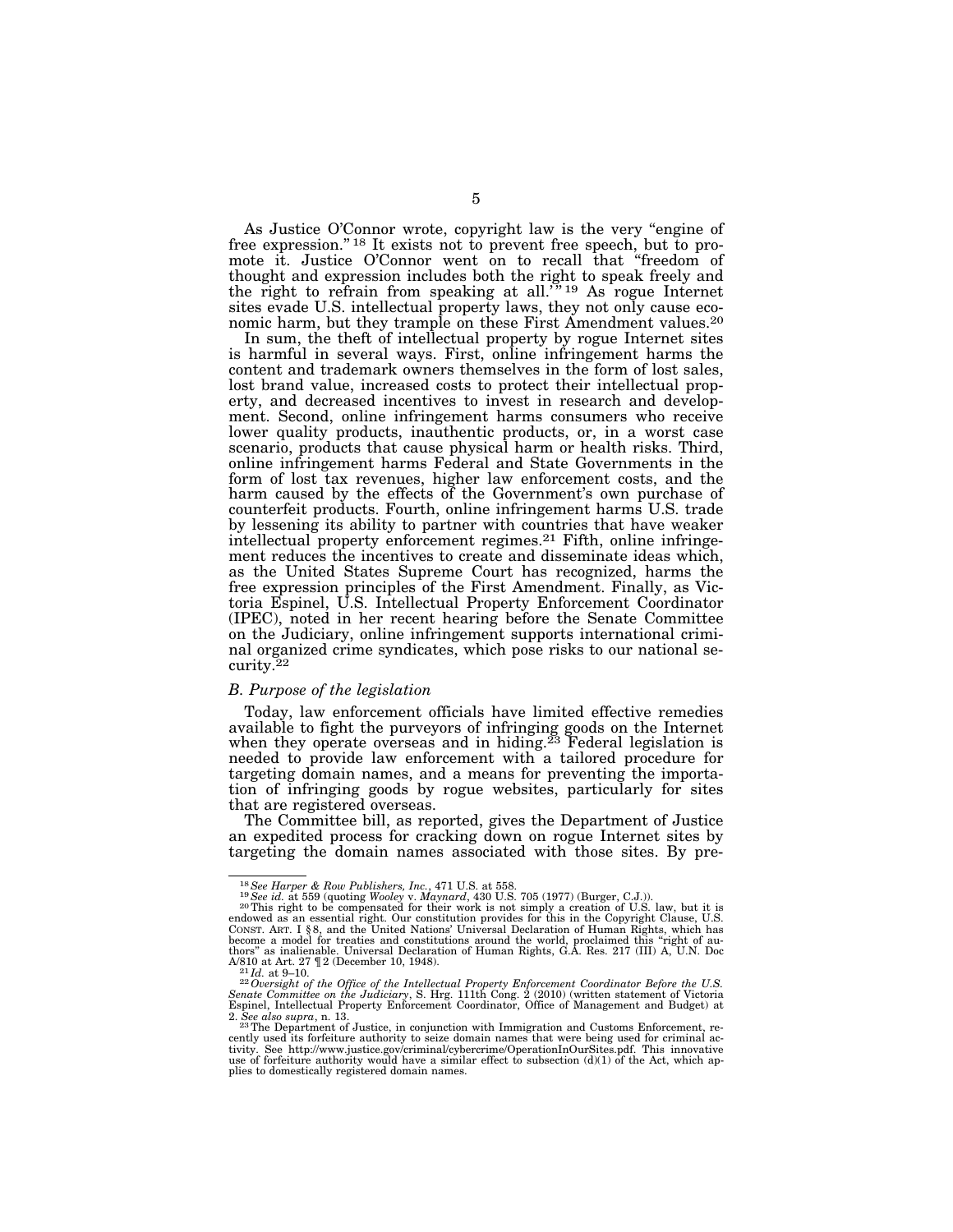venting a domain name from being used for illicit purposes and limiting the profitability of such Internet sites, the legislation will allow law enforcement to disrupt the criminal enterprises using domain names—and American infrastructure—to steal American intellectual property and profit off American consumers. The legislation will deter criminals from building up the success and visibility of rogue websites, because by doing so they will more likely become the target of law enforcement. The Committee bill, as reported, also addressed concerns raised by various parties since the legislation was introduced, but the Committee understands that there remain outstanding concerns.

The Committee bill, as reported, authorizes the Justice Department to file an *in rem* civil action against a domain name used to access an Internet site or sites ''dedicated to infringing activities,'' and to seek a cease and desist order from the court.

A domain name is the alphanumeric designation conventionally used to access a specific Internet address. The domain name typically comprises at least a top level domain and a second level domain. For instance, in the domain name senate.gov, ''.gov'' is the top level domain; ''senate'' is the second level domain. By typing "senate.gov" in a web browser, the Internet user's domain name server will find the Internet address associated with the domain name senate.gov. Each top level domain is operated by a domain name registry which, through registrars, allows registrants to register domain names.24 The legislation defines a domain name by cross-referencing section 45 of the Lanham Act. Pursuant to that definition, a domain name is the combination of the top level domain and the second level domain, which is what domain name registries and registrars assign, and does not include third level domains of files or subfiles.

The definition of an Internet site "dedicated to infringing activities'' in the legislation is narrowly tailored to implicate only the most egregious rogue websites that are trafficking in infringing goods. For an Internet site to fall within the definition, the legislation requires the Department of Justice to make one of two demonstrations to the court. Either that the Internet site satisfies the existing threshold for forfeiture under current law,<sup>25</sup> or, alternatively, the Department must demonstrate that the Internet site's central activity is to offer goods or services in violation of title 17 or that are counterfeit under the Lanham Act. Under this second prong, the Internet site must be primarily designed, have no commercially significant purpose other than, or be marketed for the infringing activities.26

Importantly, in targeting only the ''worst of the worst'' Internet sites, the definition maintains the protection of fair use. The Committee intends for the legislation to target only those Internet sites

 $^{24}$ The legislation defines a domain name by cross-referencing section 45 of the Lanham Act.<br>Pursuant to that definition, a domain name is the combination of the top level domain and the second level domain, which is wh include third level domains of files or subfiles.<br><sup>25</sup> 18 U.S.C. 2623.<br><sup>26</sup>The definition is modeled on the definition in 17 U.S.C. 1201(a)(2)(A). The activities prohib-

ited under this legislation must be central to the Internet sites accessed through the entire do-main name to ensure that any action taken against the domain name is not overbroad. *See Cen*ter For Democracy and Technology v. Pappert, 337 F. Supp. 2d 606 (E.D. Pa. 2004). The Committee recognizes that there may still be some minimal amount of lawful content accessed through the domain name. The Supreme Court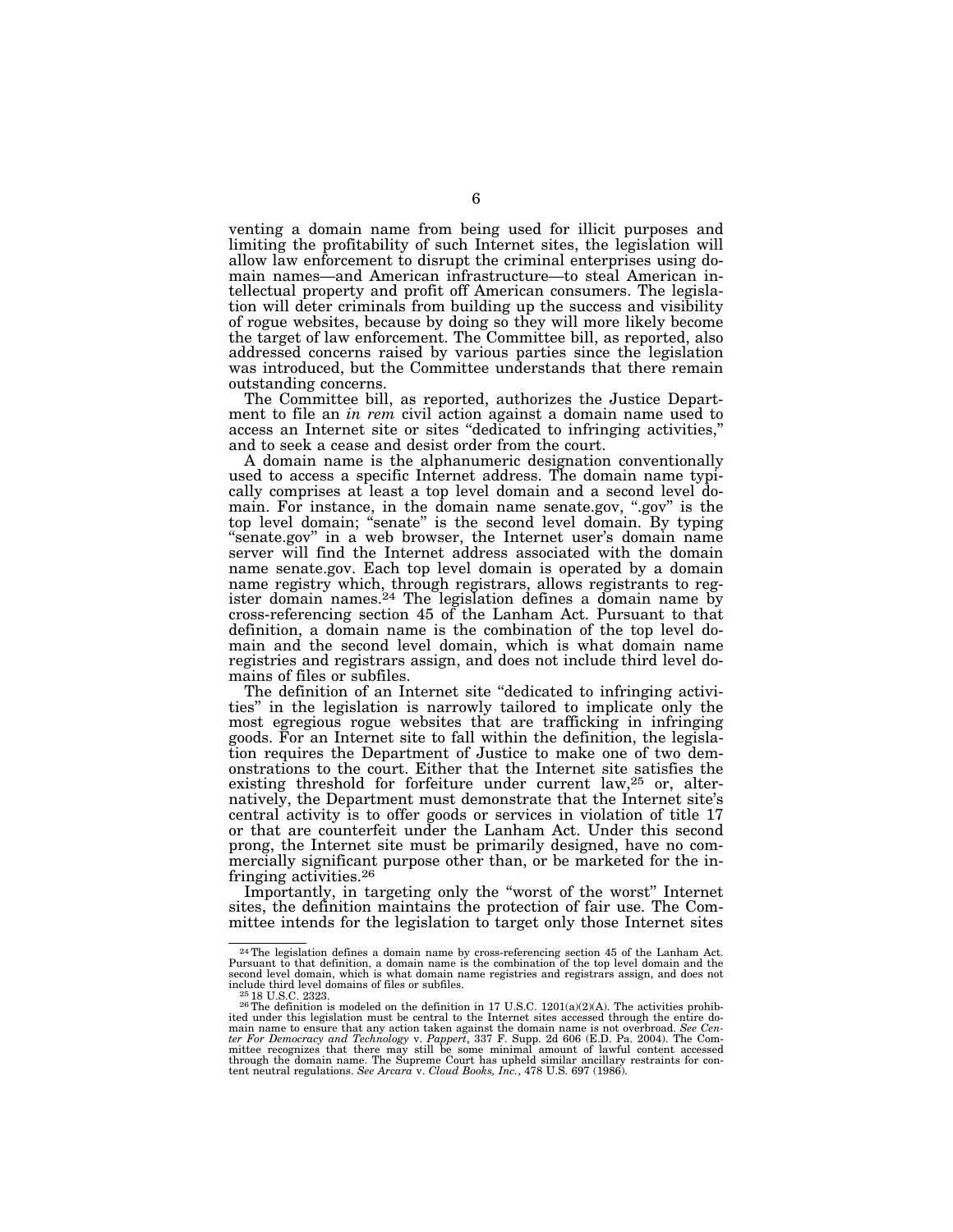clearly profiting off stolen American intellectual property, and not to be used where there is fair use or where there is an objectively reasonable interpretation of an express license to use intellectual property.

The Committee bill, as reported, authorizes the Justice Department to seek preliminary relief from a Federal district court in the form of a temporary restraining order, or a preliminary injunction, in accordance with rule 65 of the Federal Rules of Civil Procedure. The bill would require the Department to publish notice of the action promptly after filing.

The Committee bill, as reported, enables the Justice Department to bring an action against any domain name accessed in the United States, regardless of where it is registered. In cases in which the domain name has a U.S.-based registry or registrar, the bill authorizes the Department to bring an *in rem* action in the judicial district where the registry or registrar is located or doing business. This process is modeled on the Anticybersquatting Consumer Protection Act.27 Once the court issues an order against the domain name, the bill authorizes law enforcement officers to serve the domain name's U.S. based registry or registrar with that order, where applicable. The recipient registry or registrar is then required, by statute, to suspend the operation of, and may lock, the domain name at issue.

Where the domain name does not have a U.S.-based registry or registrar, the Committee bill, as reported, authorizes the Department to bring an action in the District of Columbia to prevent and restrain the importation into the U.S. of goods and services offered by the infringing Internet site, provided that the Internet site is used within the United States, conducts business directed to residents of the United States, and harms holders of United States intellectual property rights.<sup>28</sup> The legislation then authorizes law enforcement officers to serve the court order on other specified third parties, including Internet service providers, payment processors, and online ad network providers. These parties monetize the Internet site by enabling U.S. consumers to access the infringing website, to purchase content and products off the website, and to view advertisements on the website. Without partnering with these entities, the financial incentive to run an infringing Internet site is greatly diminished. The bill requires these third parties to take appropriate action to, respectively, prevent a domain name from resolving to its Internet address, prevent payment processing for purchases on the underlying Internet site, or prevent its network from providing advertisements to the underlying Internet site.

<sup>&</sup>lt;sup>27</sup>The Anticybersquatting Consumer Protection Act ("ACPA"), 15 U.S.C. 1125(d), authorizes a trademark owner to file an *in rem* action against a domain name. *See Caesars World, Inc.* v. *Caesars-Palace.com*, 112 F.Supp.2d 502, 504 (E.D. Va. 2000) (''There is no prohibition on a legislative body making something property. Even if a domain name is no more than data, Congress can make data property and assign its place of registration as its situs'') (emphasis added). *See also Heathmount A.E. Corp.* v. *Technodome.com*, 2000 WL 33666935, at \*3–4 (E.D. Va. 2000) (unpublished). Further, the federal government's recent domain name seizures, discussed *supra* 

at n.23, recognizes domain names as property. 28These factors are derived from the World Intellectual Property Organization recommendations for determining whether the "use of a sign on the Internet has a commercial effect in a<br>Member State." *See Joint Recommendation Concerning Provisions on the Protection of Marks,*<br>a*nd Other Industrial Property Right* Paris Union for the Protection of Industrial Property and the General Assembly of the World<br>Intellectual Property Organization, October 3, 2001, *available at* http://www.wipo.int/about-ip/<br>en/development\_iplaw/pub845-04.h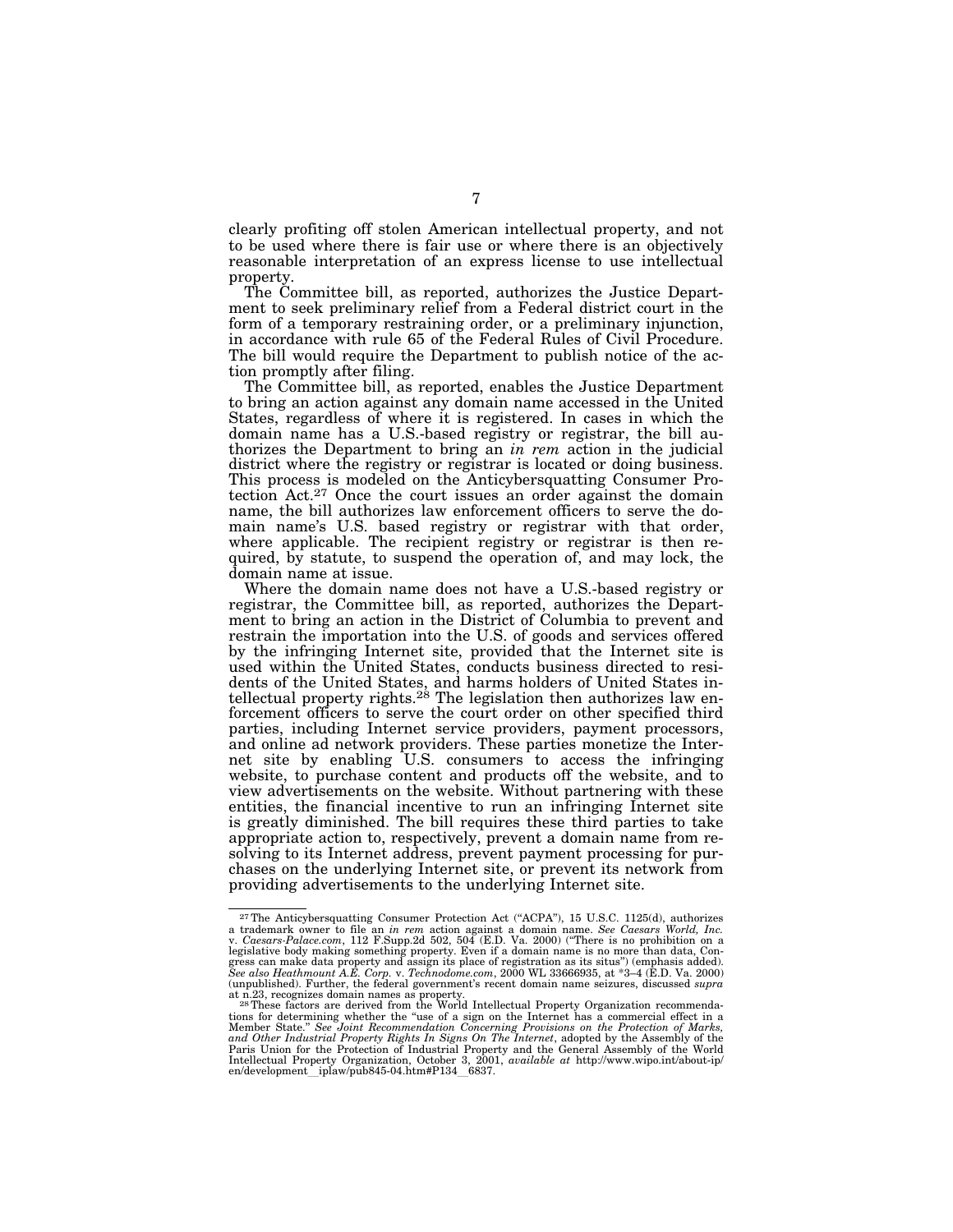The Committee bill, as reported, contains protections for these third parties to ensure that any party acting pursuant to an order is held harmless for having taken the appropriate action. It also encourages voluntary action by registrars, registries, payment processors, and online ad network providers, by providing a safe harbor if these third parties voluntarily take action authorized by the legislation relating to an Internet site that it reasonably believes is dedicated to infringing activities. The bill also authorizes the Justice Department to bring an action to compel compliance from any third party required to take action under this section that knowingly and willfully fails to comply.

The Committee understands that whether a domain name is suspended by a registry or registrar, or blocked by an Internet service provider, the Internet site is still accessible to a user who takes certain affirmative steps. For example, in the case that the Internet site's domain name is suspended, a user can access the infringing Internet site via its numeric Internet Protocol address. Additionally, where the Internet site is blocked by the Internet service provider, a user can access the Internet site by changing the Domain Name Server to which the Internet service provider communicates to an alternative Domain Name Server. In the Committee's view, however, a substantial portion of users are not intending to commit or facilitate an intellectual property-related crime. Rather, many consumers are being lured to the illegal Internet sites as discussed above. These consumers will be protected as a result of the remedies outlined in the Act and will instead visit Internet sites offering legitimate content or products.

The Committee bill, as reported, includes safeguards to allow the domain name owner or Internet site operator to petition the court to modify, suspend or vacate the order where the Internet site operator takes effective steps to exclude pirate or counterfeiting activity from the site, or where the interests of justice require. Similarly, as Internet site operators subject to the order transition their Internet sites to new domain names, the bill authorizes the Justice Department to seek modifications to the order to cover these additional domain names that are being used for similar illegal purposes, so long as those domain names access Internet sites that are both dedicated to infringing activities and jointly controlled, owned, operated or affiliated with the domain name subject to the original order.

The Committee bill, as reported, is specific that it may not be construed to limit or expand the remedies available under any other Federal or State laws. Further, the legislation specifies that it shall not be construed to enlarge or diminish vicarious or contributory liability for any cause of action under title 17, including any limitation on liability under section 512 of title 17.

Finally, the Committee bill, as reported, requires the Attorney General to publish certain procedures, provide certain guidance, and establish certain standards for implementation of this Act. The bill also requires the Secretary of Commerce to report to the Committees on the Judiciary in both the Senate and House on the ability to deploy Domain Name Security Extensions.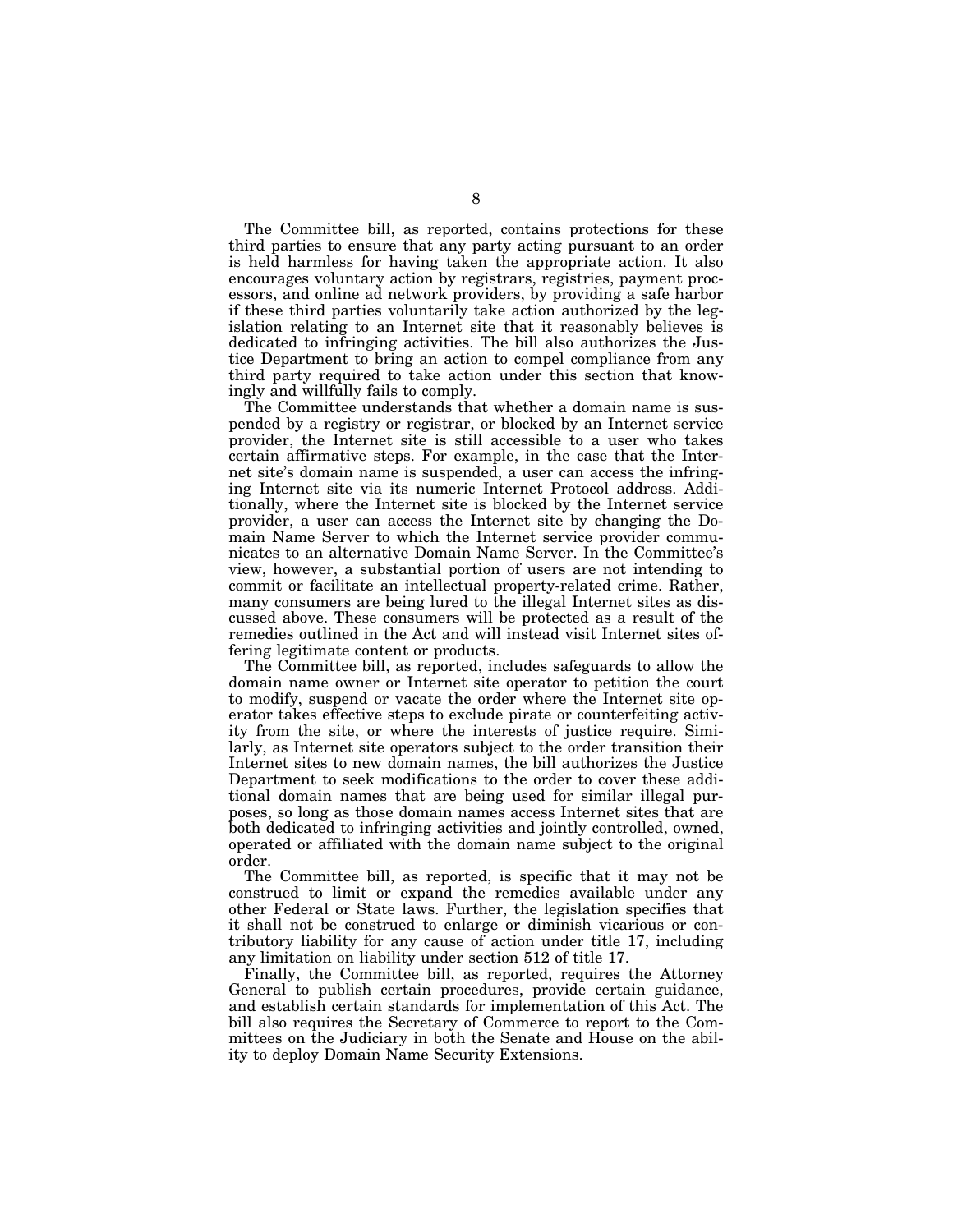## II. HISTORY OF THE BILL AND COMMITTEE CONSIDERATION

On June 23, 2010, the Senate Committee on the Judiciary held a hearing on ''Oversight of the Office of the Intellectual Property Enforcement Coordinator.'' This hearing was attended by Chairman Leahy, Senator Coburn, Senator Franken, Senator Grassley, Senator Hatch, Senator Klobuchar, and Senator Whitehouse. Testifying on Panel I was the Honorable Victoria A. Espinel, Intellectual Property Enforcement Coordinator, Office of Management and Budget. Testifying on Panel II were Barry M. Meyer, Chairman and CEO, Warner Bros. Entertainment Inc.; Paul E. Almeida, President, Department for Professional Employees, AFL-CIO; David Hirschmann, President and CEO, Global Intellectual Property Center, U.S. Chamber of Commerce; and Caroline Bienstock, President and CEO, Carlin America. The following materials were submitted for the record: Letter from the Copyright Alliance to Chairman Leahy dated June 23, 2010, with attachments; statement of James M. Yates; prepared statement of Victoria A. Espinel; prepared statement of Barry M. Meyer; prepared statement of Paul E. Almeida; prepared statement of David Hirschmann; and prepared statement of Caroline Bienstock.

On September 20, 2010, Senator Leahy introduced the Combating Online Infringement and Counterfeits Act, S. 3804, along with Senator Hatch. Senator Bayh, Senator Durbin, Senator Feinstein, Senator Klobuchar, Senator Kohl, Senator Schumer, Senator Voinovich, and Senator Whitehouse were original cosponsors of the bill. Senator Alexander, Senator Cardin, Senator Coburn, Senator Gillibrand, Senator Graham, Senator Grassley, Senator Inhofe, Senator McCaskill, and Senator Menendez joined as cosponsors. This bill was referred to the Senate Committee on the Judiciary.

The following persons or groups submitted letters or releases of support for the Combating Online Infringement and Counterfeits Act: Co-Chairs of the National Association of Attorneys General Intellectual Property Committee, A.G. Jim Hood of Mississippi and A.G. Rob McKenna of Washington; The United States Chamber of Commerce; The Vermont Chamber of Commerce; The International Brotherhood of Teamsters; The American Federation of Television and Radio Artists; The Directors Guild of America; The International Alliance of Theatrical Stage Employees, Moving Picture Technicians, Artists, and Allied Crafts of the United States, Its Territories, and Canada; The Screen Actors Guild; The California Teamsters Union; The Writers Guild of America, West; The Romance Writers of America; The International Brotherhood of Electrical Workers; The Bakery, Confectionery, Tobacco Workers, and Grain Millers International Union; Building and Construction Trades Department, AFL-CIO; The International Brotherhood of Boilermakers, Iron Ship Builders, Blacksmiths, Forgers, and Helpers, AFL-CIO; Communication Workers of America; International Association of Fire Fighters; International Union of Painters and Allied Trades; The American Federation of Musicians; Commercial Photographers International / Society of Sports and Event Photographers; Professional Photographers of America / Student Photographic Society; The Motion Picture Association of America; The Recording Industry Association of America; The National Music Publishers Association; The Entertainment Software Association;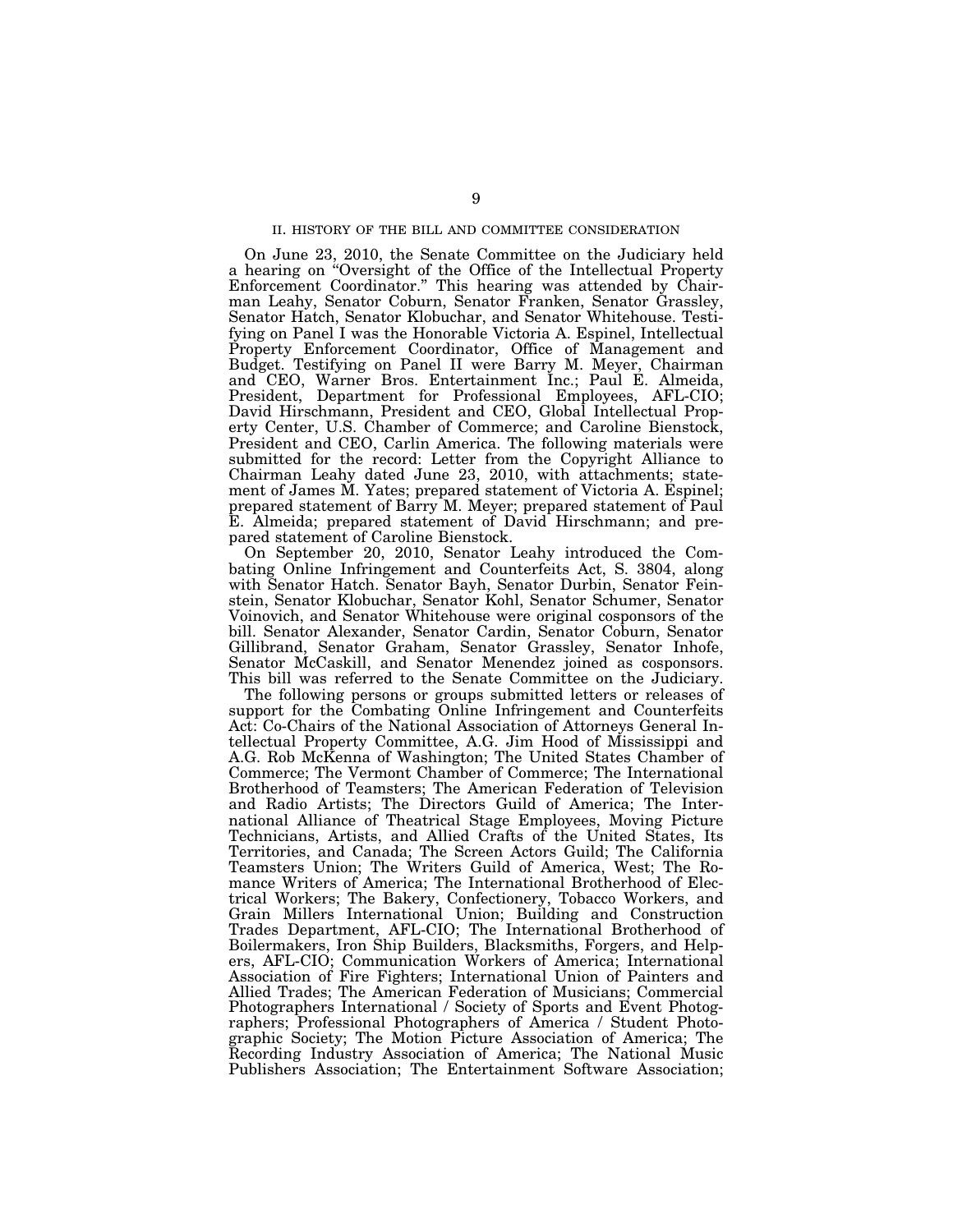The American Society of Composers, Authors, and Publishers; Broadcast Music, Inc.; SESAC; The Songwriters Guild of America; The Gospel Music Association; The American Association of Independent Music; Association of Magazine Media; Newspaper Association of America; The American Federation of Musicians; Association of American Publishers; National Association of Theatre Owners, Inc.; The Independent Film and Television Alliance; The International Trademark Association; The Coalition Against Counterfeiting and Piracy; The International Anticounterfeiting Coalition; The Coalition Against Domain Name Abuse; The Software & Information Industry Association; The Property Rights Alliance; Viacom; Sony Pictures; Cengage Learning; HarperCollins Publishers LLC; Macmillan; Pearson Education, Inc.; Penguin Group (USA), Inc.; RR Donnelley; CALinnovates.org; Chanel; Fortune Brands; Imaging Supplies Coalition; Moet Hennessy Louis Vuitton; Major League Baseball; National Basketball Association; National Football League; NBC Universal; The Recording Academy; Oakley; OpSec Security; True Religion Apparel, Inc.; 1–800–PetMeds; Activision; Acushnet Golf; Cable and Satellite Broadcasting Association of Asia; Church Music Publishers' Association; Copyright Alliance; Disney; EMI; Entertainment Software Association; Fashion Business Inc.; Guru Denim, Inc.; Johnson and Johnson; Merck; NagraStar; Nagravision; Nervous Tattoo Inc., dba Ed Hardy; Newscorp; Nike; Premier League; Sony Music Entertainment; Sports Rights Owners Coalition; STOP Streaming Group; Tiffany and Co.; Time Warner; Ultimate Fighting Championship; Underwriters Laboratory; Universal Music Group; Warner Music Group; Xerox; Zondervan; Association of Test Publishers; and the Creative Coalition Campaign.

The bill was on the agenda for the September 23, 2010 business meeting, but was held over. On November 18, 2010, the Committee on the Judiciary considered S. 3804. Senator Leahy offered a substitute amendment, which was adopted by unanimous consent. That was the only amendment considered during this debate. Senator Coburn submitted a statement for the record that indicated certain Internet service providers, search engines, Federal agencies in charge of intellectual property enforcement, and other interested parties had outstanding concerns over some provisions in the legislation, and noted the need for further discussion of those issues in the form of a hearing prior to the final passage of the legislation.

The Committee then voted to report the Combating Online Infringement and Counterfeits Act, with an amendment in the nature of a substitute, favorably to the Senate. The Committee proceeded by roll call vote as follows:

Tally: 19 Yeas, 0 Nays.

Yeas (19): Leahy (D–VT), Kohl (D–WI), Feinstein (D–CA), Feingold (D–WI), Specter (D–PA), Schumer (D–NY), Durbin (D–IL), Cardin (D–MD), Whitehouse (D–RI), Klobuchar (D–MN), Franken (D–MN), Coons (D–DE), Sessions (R–AL), Hatch (R–UT), Grassley (R–IA), Kyl (R–AZ), Graham (R–SC), Cornyn (R–TX), Coburn (R– OK).

Nays  $(0)$ .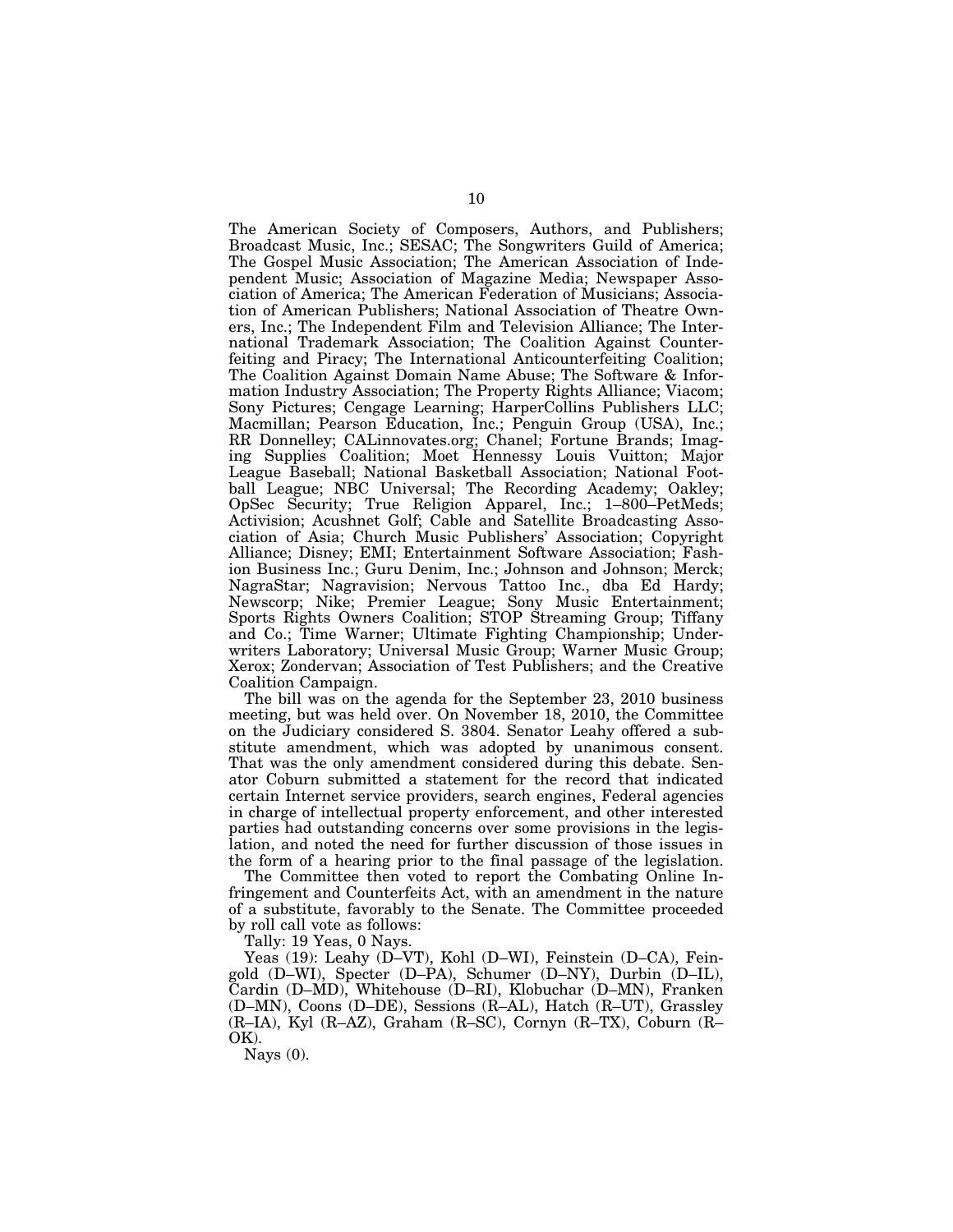#### III. SECTION-BY-SECTION SUMMARY OF THE BILL

## *Section 1. Short title*

This section provides that the legislation may be cited as the ''Combating Online Infringement and Counterfeits Act''.

### *Section 2. Internet sites dedicated to infringing activities*

*Subsection (a)*. This subsection provides the definition for an Internet site that is ''dedicated to infringing activities''. Under this definition, an Internet site is ''dedicated to infringing activities'' if it falls into one of two categories. The first category is an Internet site that would otherwise satisfy the criteria for criminal infringement because it constitutes property that is subject to forfeiture under section 2323 of title 18 (subsection  $(a)(1)(A)$ ). The second category is an Internet site that is primarily designed, has no demonstrable commercially significant purpose, or is marketed by its operator to offer infringing goods and services, or counterfeit products (subsection  $(a)(1)(B)(i)$ ), and those activities are the central activities of the Internet site accessed through the domain name that is the subject of the action (subsection  $(a)(1)(B)(ii)$ ). A domain name is defined under section 45 of the Lanham Act, as the ''alphanumeric designation which is registered with or assigned by any domain name registrar, domain name registry, or other domain name registration authority as part of an electronic address on the Internet.''

*Subsection (b)*. This subsection provides the Attorney General with the authority to seek a temporary restraining order, preliminary injunction, or injunction against a domain name property that is determined to be ''dedicated to infringing activities'' in an action commenced under subsection (c).

*Subsection (c)*. This subsection provides the Attorney General with the authority to commence an *in rem* action against a domain name used by an Internet site that is ''dedicated to infringing activities.'' This subsection specifies that the action must be brought in the judicial district where the domain name registrar or registry is located, or alternatively in the District of Columbia if neither the registrar nor the registry are located in the United States.

*Subsection (d)(1)*. This subsection outlines criteria to be used to determine a domain name's situs in an *in rem* action where either the registrar or registry is located or doing business in a judicial district within the United States, or where documents sufficient to establish control and authority regarding the disposition of registration are located in a judicial district within the United States.

*Subsection (d)(2)*. This subsection provides grounds under which the Department of Justice may bring an action in the District of Columbia to prevent and restrain importation into the United States of infringing good and services, even if the registry and registrar for the domain name are not located in the United States. Such an action requires that the domain name be used by users within the U.S. to access the Internet site, that the Internet site conducts business directed to residents of the U.S., and that the Internet site harms holders of U.S. intellectual property rights.

*Subsection (e)*. This subsection authorizes a Federal law enforcement officer to deliver a copy of the court order to a domain name registrar or registry (subsection  $(e)(1)$ ), an Internet services pro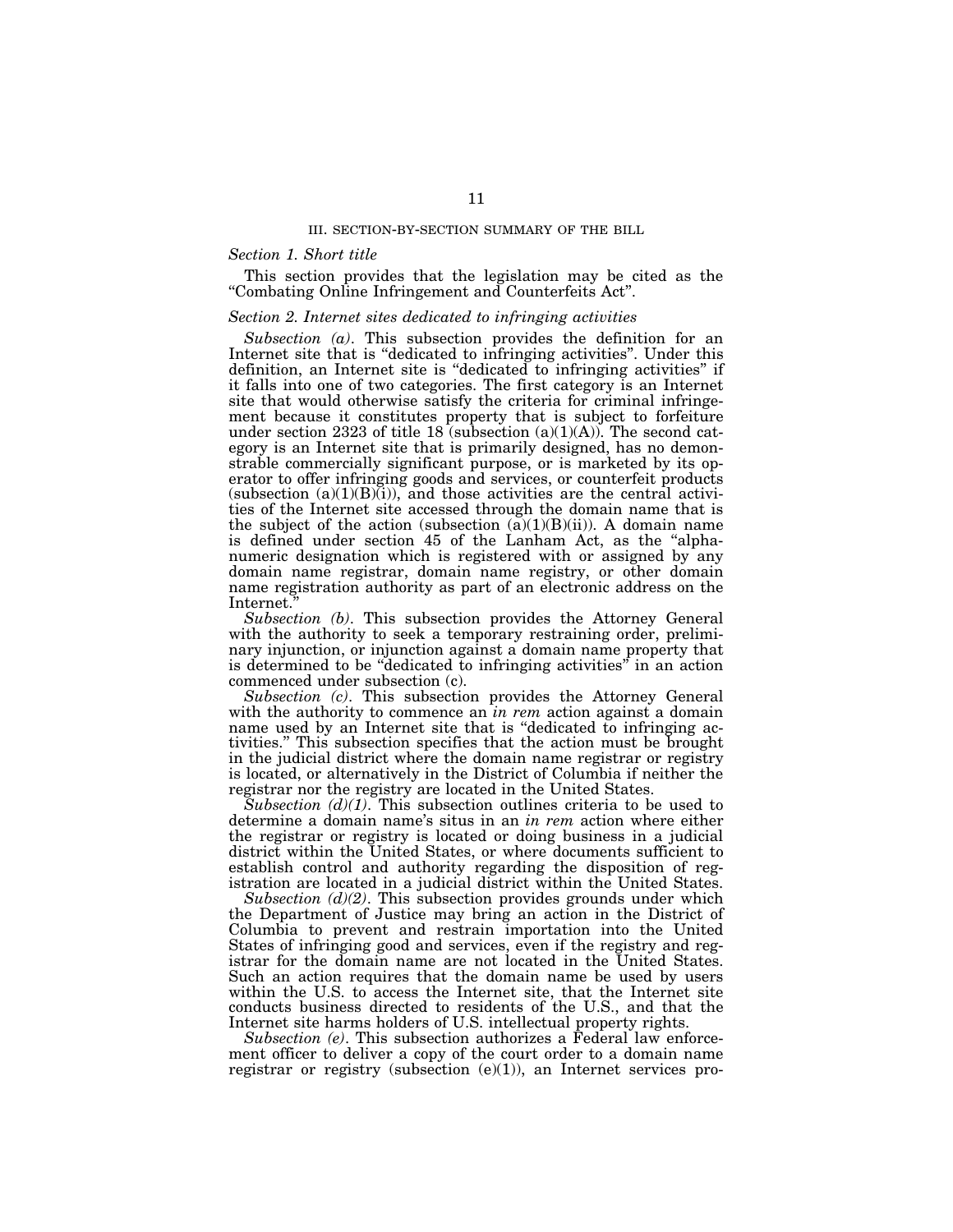vider (subsection  $(e)(2)(B)(i)$ ), a financial transaction provider (subsection (e)(2)(B)(ii)), and an Internet advertising network service (subsection  $(e)(2)(B)(iii)$ ). The subsection prescribes the action that the respective party must take upon receipt of the order. This subsection further provides the entity taking action under this subsection with immunity from any related causes of action (subsection  $(e)(5)$ ).

*Subsection (f)*. This subsection requires the Attorney General to inform the IPEC and other law enforcement agencies of any order issued under this section, and requires the IPEC to post the domain name against which an order has been issued, along with other relevant information, on a publicly available Internet site.

*Subsection (g)*. This subsection provides the Attorney General with the authority to bring an action against a party that knowingly and willfully fails to comply with an order delivered under subsection (e). This subsection further provides that a showing by the defending party that it does not have the technical means to comply with an issuance of the order serves as a defense to an action brought under this subsection to the extent that it causes the inability to comply.

*Subsection*  $(h)(1)$ *.* This subsection authorizes the Attorney General to seek a modification of the court order to include an additional domain name(s) where an Internet site that is ''dedicated to infringing activities'' is able to be accessed by that different domain name(s). This subsection addresses the problem of an Internet site that is ''dedicated to infringing activities'' otherwise reemerging under a different domain name to avoid the implications of an order that is issued against it.

*Subsection (h)(2)*. This subsection authorizes the defendant or owner or operator of the domain name to seek a modification, suspension or vacation of the court order where the Internet site associated with the domain name is no longer dedicated to infringing activities, or where the interests of justice require.

*Subsection (h)(3)*. This subsection authorizes a party to move for dismissal of the court order where the domain name has been deleted following expiration of its registration, and has been re-registered by a different party.

*Subsection (i)*. This subsection is a savings clause to ensure that this Act is not construed to limit or expand other civil or criminal remedies available under current Federal or State law, or to enlarge or diminish vicarious or contributory liability under title 17, United States Code.

#### *Section 3. Required actions by the attorney general*

This section requires the Attorney General to publish procedures and provide guidance to carry out the activities of this section in coordination with those harmed by the illegal activity, as well as other law enforcement agencies.

#### *Section 4. Report*

This section requires the Secretary of Commerce to study and report to Congress on this legislation's impact on the ability of an entity described in section 2(e) to effectively use Domain Name System Security Extensions.